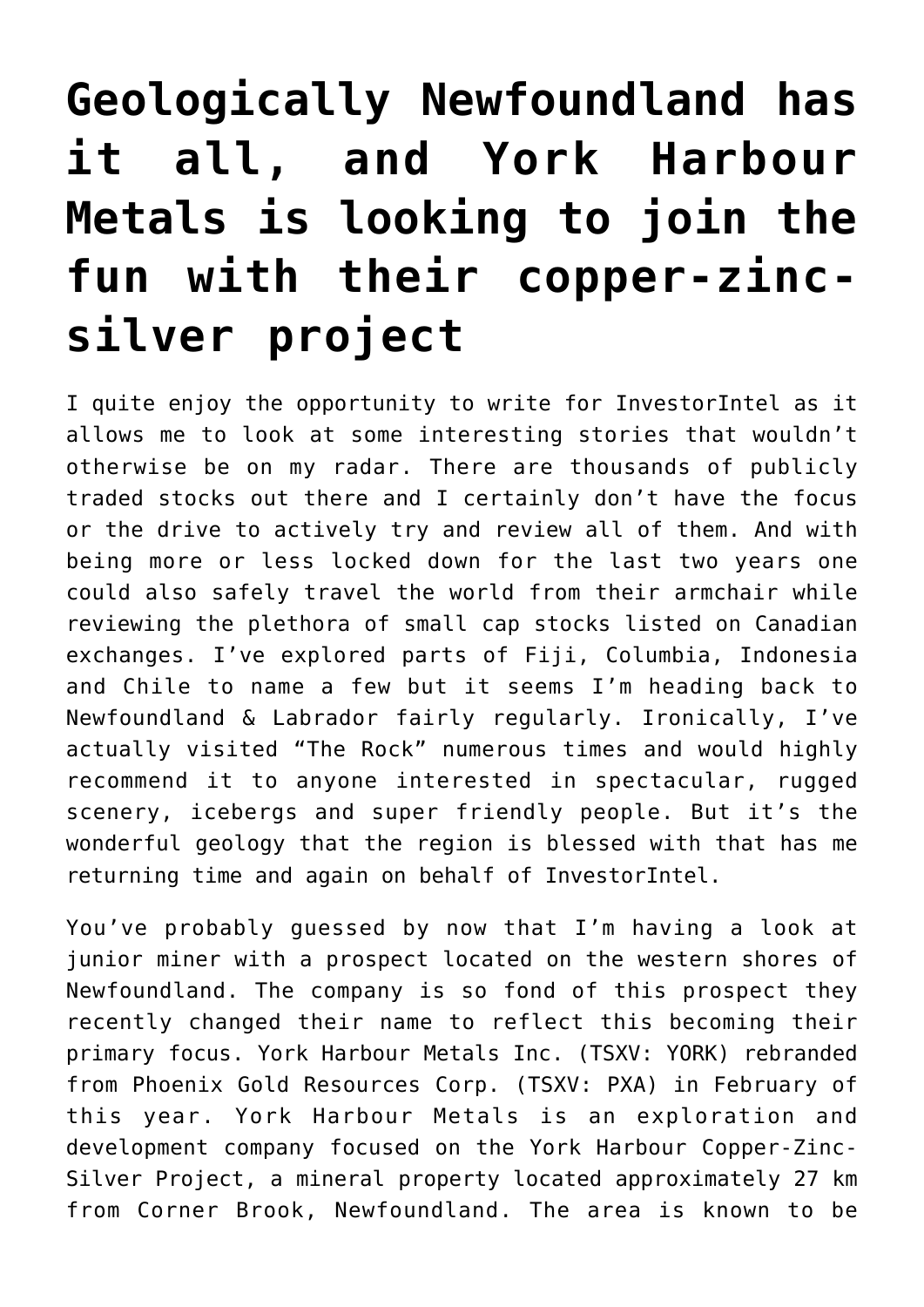prospective for copper-zinc-silver-gold-cobalt volcanogenic massive sulphide (VMS) deposits. The known mineralization exhibits characteristics consistent with classic mafic-type flow dominated (Cyprus-type) VMS deposits. You'll have to go to their [website](https://yorkharbourmetals.com/presentation/) to better understand the previous two sentences but they do a decent job explaining it in terms I can understand with links to additional resources if you really want to nerd out.

There are a couple of things about this particular company that I find interesting. The first is the history of this property. This is a classic story of revisiting an old, existing mine site with very little modern exploration having been carried out on the sizeable claim holdings. Copper and zinc massive sulphides were first discovered at York Harbour in 1893 where shaft sinking began in 1897 and mining continued to 1918. Activity resumed in the early 1950's through to 1970's where previous owners began a Sea Level Adit to enhance exploration and to become a main haulage level but it was never completed due to lack of funding. A total of 2,134 metres of underground drifting and development have been completed for which documentation is available. Drill core logs and sampling data are available for a total of 19,323 metres of historical drilling that tested eleven lenses or zones of copper-zinc-silver-gold-cobalt-bearing sulphide mineralization. I'm always attracted to companies that have a lot of historical workings they can review to preserve and optimize exploration capital.

The next thing that puts York Harbour Metals on my radar is the stock price action over the last 6 months. Junior mining stocks haven't exactly been setting the world on fire. They tend to perform even worse when the macro market is looking weak as nervous investors have a habit of dumping their riskier investments first. Since November 2<sup>nd</sup>, YORK/PXA is up 161% posting higher highs and higher lows along the way, forming a great up trending channel. It also seems to be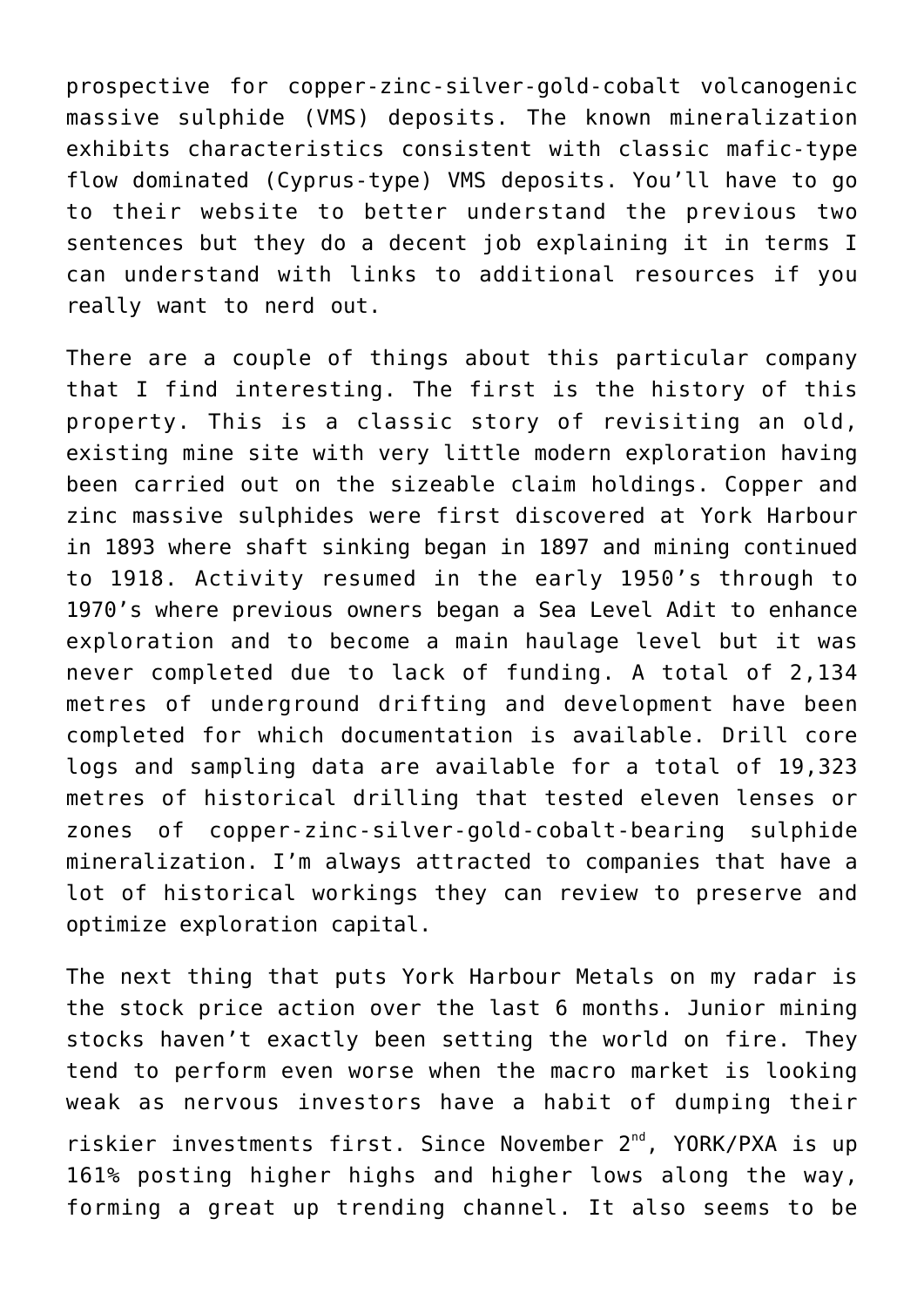finding great support at the 50 day moving average. Not to say this is the only junior mining stock doing well, but I can't say there are many (if any) that are down 25% or more over that same period that I have on my watch list.



Source: StockCharts.com

Lastly, I always like a steady stream of drill results, although I probably didn't need to remind readers of this fact given how many times I've brought it up. York Harbour Metals have been pumping out the numbers over the last 4 months and there are plenty more to come. [Phase 1 drill results](https://yorkharbourmetals.com/phoenix-gold-resources-expands-on-drilling-results-from-the-2021-phase-1-program-at-york-harbour-newfoundland/) were

released Jan 17<sup>th</sup> and led to a decent spike in the share price. Highlights from that press release include YH21-06 with 52.2 metres of  $0.85$ % copper,  $91.8$   $q/t$  cobalt,  $0.53$ % zinc and  $1.75$ g/t silver and YH21-09 with 11.6 m of 1.41% copper, 202.94 g/t cobalt, 0.10% zinc and 2.41 g/t silver. Results from the Phase

2 program released March  $17<sup>th</sup>$  $17<sup>th</sup>$  $17<sup>th</sup>$  and March  $26<sup>th</sup>$  also saw decent jumps in the share price with the latter resulting in a nice gap up. Highlights include YH21-18 with 25.00 metres of 2.70% copper, 9.04% zinc, 17.78 g/t silver, and 163.6 g/t cobalt and YH21-24, grading 5.25% copper, 436.5 g/t cobalt, 8.97 g/t silver, and 0.801% zinc over a drilling length of 29.0 metres.

The latest price spike on April  $18<sup>th</sup>$  came on an [update on the](https://yorkharbourmetals.com/york-harbour-metals-provides-an-update-on-phase-3-drilling-and-exploration-results/)